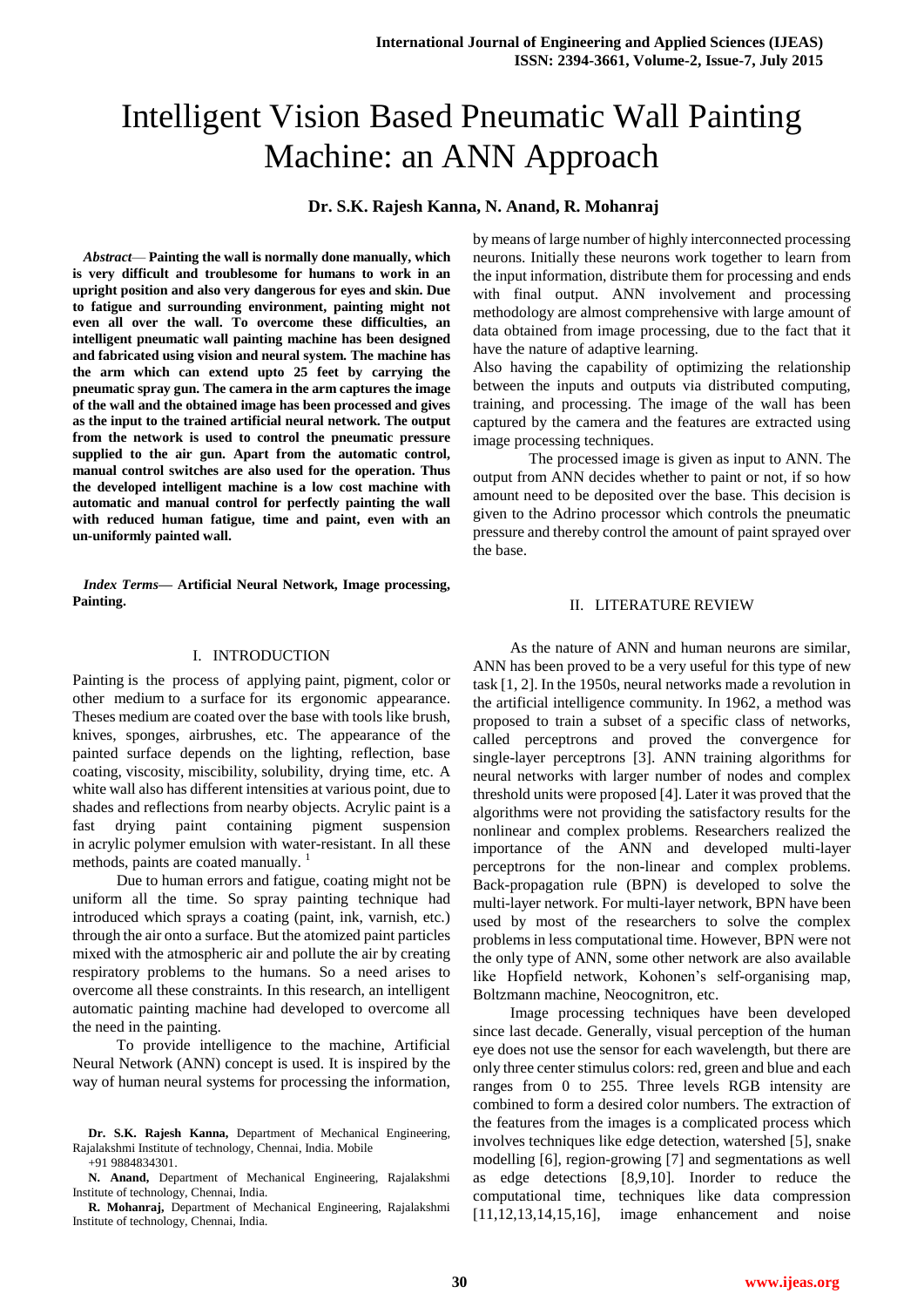suppression [17,18,19,20,21,22] are also applied by the researchers.

## III. IMAGE PROCESSING

In general, image processing problems are solved by a chain of tasks such as pre-processing, filtration, data reduction, segmentation, object recognition and image Interpretation. Actual captured images contain noises and deteriorate the image quality by making image blur. This will bring lots of difficulties in interpretation and analysis. Therefore, the primary purpose is to remove noises. The traditional de-noising method is the use of a low-pass or band-pass filter to denoise. Wavelet analysis widely used in many aspects such as image compression, image noise removal, etc. There is irreconcilable contradiction between removing noise and edge maintenance. Then the size of the image is reduced without affecting the features of the images, thereby reducing the computational time in processing in the ANN.

#### IV. ARTIFICIAL NEURAL NETWORKS

The basic structure of a neuron can be theoretically modeled as shown in Figure 1.



Figure 1: Theoretical Model of a Neuron

In the Figure 1,  $x_i$ , i=1, 2, . . ., n represent the inputs to the neuron and each input is multiplied by its weight w<sup>i</sup> and to a transfer function  $f(x)$ . The four basic transfer functions widely adopted for image processing are hard limit, linear, RBF and Sigmoid functions [23,24]. In this research, sigmoid function had been used and is given in the Equation 1.

$$
f(x) = 1 / (1 + e^{(-\sigma x)})
$$
 (1)

Similarly the training for a network can be supervised learning and unsupervised learning with a set of known images and unknown target data respectively. There are several different network models available for image processing applications, but one of the most commonly use network is Back propagation network (BPN). In BPN, the neurons in each layer of the network are connected to each other neurons in the adjacent layer. These connections are bi-directional, i.e. forward for fitness function calculation and backward for weight and threshold alteration. The process of obtaining the optimal value for the weight and threshold is called training or learning. For training, the algorithm iteratively altering the weight and threshold values based on the error in the network output value. Error is the function of difference in the obtained output and the desired output. Gradient descent algorithm has been used to alter the weight values and is given in the Equation 2.

$$
W_{jk} = W_{jk} + \Delta W_{jk}
$$
 (2)

The change in the weight value is given in the Equation 3  $\Delta W_{ij} = h_{ij} (r_i - r_j) (x(t) - w_i(t))$  (3)

Whereas i and j represent i<sup>th</sup> layer neuron and j<sup>th</sup> layer neuron respectively. The training of the network should not be under trained or over trained. The training duration vary from application to application. So to identify the current training duration, 10% of the input images will be considered as the test images. Once the network identifies the test images, then the weight and threshold valves can be assumed to be optimal and can be stored for the application.

Some of the consideration in constructing the network are information processing occurs in the simple elements called neurons, These signals are sent through the links between neurons and the links having weight values of its own, initially the weight values are assigned randomly, Each neuron has its own threshold values and receives input and sends output based on it.

## V. EXPERIMENTAL IMPLEMENTATION

The primary aim of this research is to design, develop and implement automatic intelligent wall painting machine with vision which helps to achieve low cost painting. Despite the advances in robotics and its wide spreading applications, interior wall painting has shared little in research activities. Due to elegant and simple control systems, it can control noise and vibrations. The image of the developed machine is shown in the Figure 2.



**Figure 2: Intelligent Automatic Wall Painting Machine**

The entire machine is fixed on the movable base for the left and right movements and the too and fro movements are controlled by means of DC motor. The up and down motion of the spray gun is controlled by means of chain drive activated by stepper motor. The prime source for the spray gun is the compressed air from a portable compressor and pressure of the compressed air is controlled by the electro-pneumatic pressure control valve. Input to the valve is given from Adrino board based on the ANN output. The camera present in the casing near the spray gun is continuously capturing the image of the wall to be painted and send it to a digital machine. In the computer, in the rate of a frame/25 frame have been stored in ".bmp" format. As the bitmap image format is having the detailed header and info header information of the captured image. The next stage is the image processing stage.

In the image processing stage, the noises present in the image have to be removed. This had done by comparing each